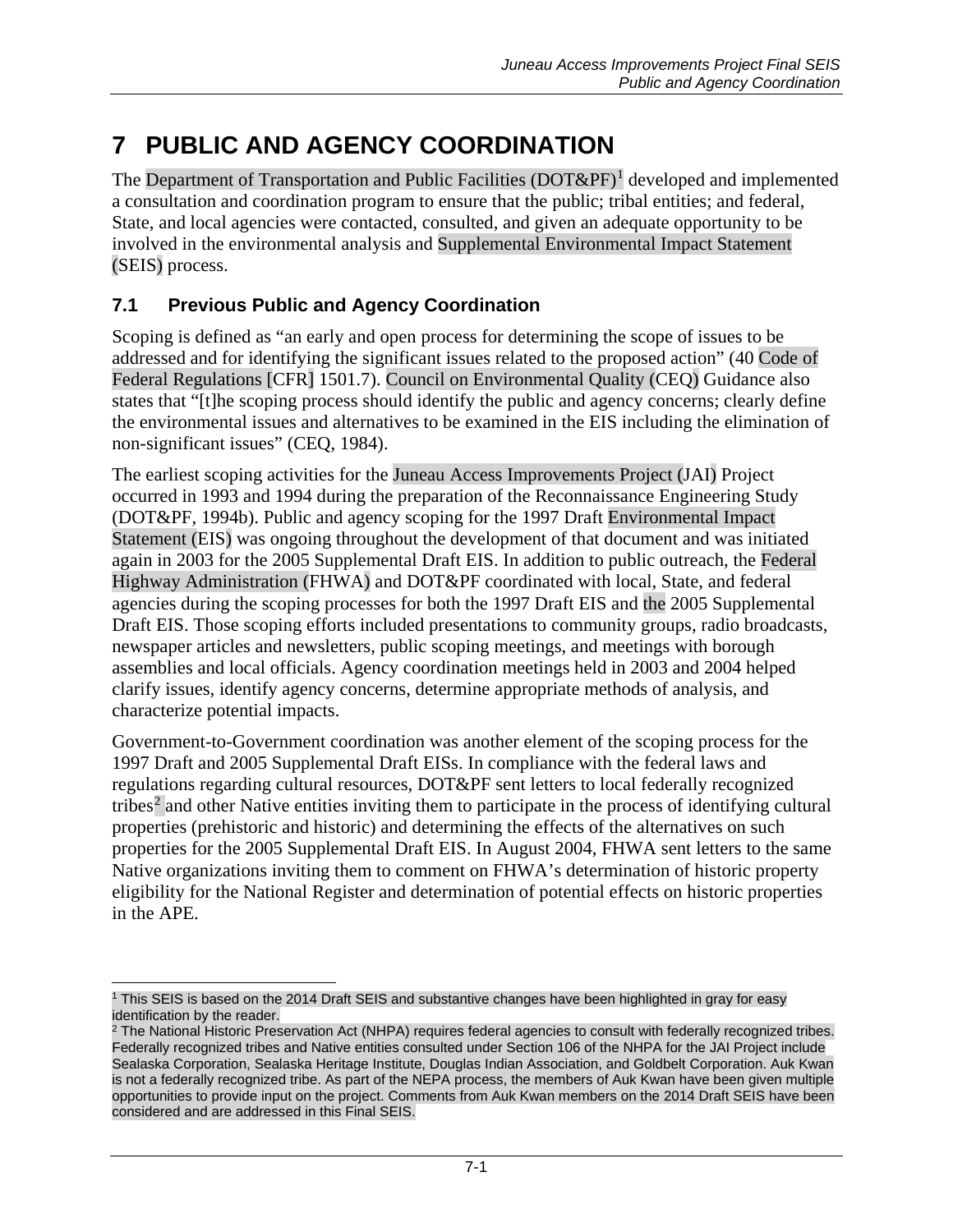The *Juneau Access Improvements Project 1997 and 2003 Comment Analysis Report* (DOT&PF, 2003d) provides a public and agency comment summary and analyzes the substantive comments made during 2003 scoping. A summary of 2003 scoping comments was also included in the 2005 Supplemental Draft EIS. The 2003 *Juneau Access Supplemental Draft Environmental Impact Statement Scoping Summary Report* contains copies of all of the scoping comments (DOT&PF, 2003e).

Responses to substantive comments received during the 1997 Draft EIS comment period were presented in Appendix V of the 2005 Supplemental Draft EIS: *Responses to Comments*.

A Notice of Availability of the 2005 Supplemental Draft EIS for the JAI Project was published in the *Federal Register* on January 24, 2005. DOT&PF held numerous public coordination meetings in which it presented an overview of the 2005 Supplemental Draft EIS and, in February 2005, DOT&PF held public hearing sessions in Juneau, Haines, and Skagway. Public input was solicited and oral testimony recorded at the public hearings. Comments were also submitted via letter, e-mail, hand delivery, or fax to the DOT&PF project office. The public review and comment period ended on March 21, 2005. All comments received or postmarked by or on March 21, 2005, were analyzed in the *Supplemental Draft EIS Comment Analysis Report*, which was published on the project website in June 2005 (DOT&PF, 2005c). Comments from State and federal agencies and DOT&PF responses were included in Chapter 7 of the 2006 Final EIS. Responses to comments received during the 2005 public comment period were presented in Appendix Y of the 2006 Final EIS: *Responses to Supplemental Draft EIS Comments*.

# **7.2 Scoping for this SEIS**

FHWA requires that a formal scoping process be conducted for an EIS in order to identify significant issues to be addressed in the development of the document; however, 23 CFR 771.130(d) states that formal scoping is not required for an SEIS. In this instance, FHWA, in collaboration with DOT&PF, decided to conduct focused scoping for the JAI Project SEIS to address only those changes or new information that is the basis for preparing this Final SEIS and were not included in the 2006 Final EIS.

# **7.3 Notice of Intent to Prepare an SEIS**

On January 12, 2012, FHWA began the scoping process for the SEIS by publishing a Notice of Intent (NOI) in the *Federal Register* to formally announce the initiation of the JAI Project SEIS (*Federal Register*, Volume 77, Number 8, 1973). The NOI summarized the project background and purpose and need, listed the alternatives to be studied, described scoping plans and materials, and announced the intent to hold agency scoping meetings.

# **7.4 SEIS Scoping and Public Coordination**

Between January 12 and February 20, 2012, a variety of tools and activities were used to inform, as well as to solicit and obtain input from, the public. These tools included newspaper advertisements and an informational insert, a newsletter and postcard, and website postings.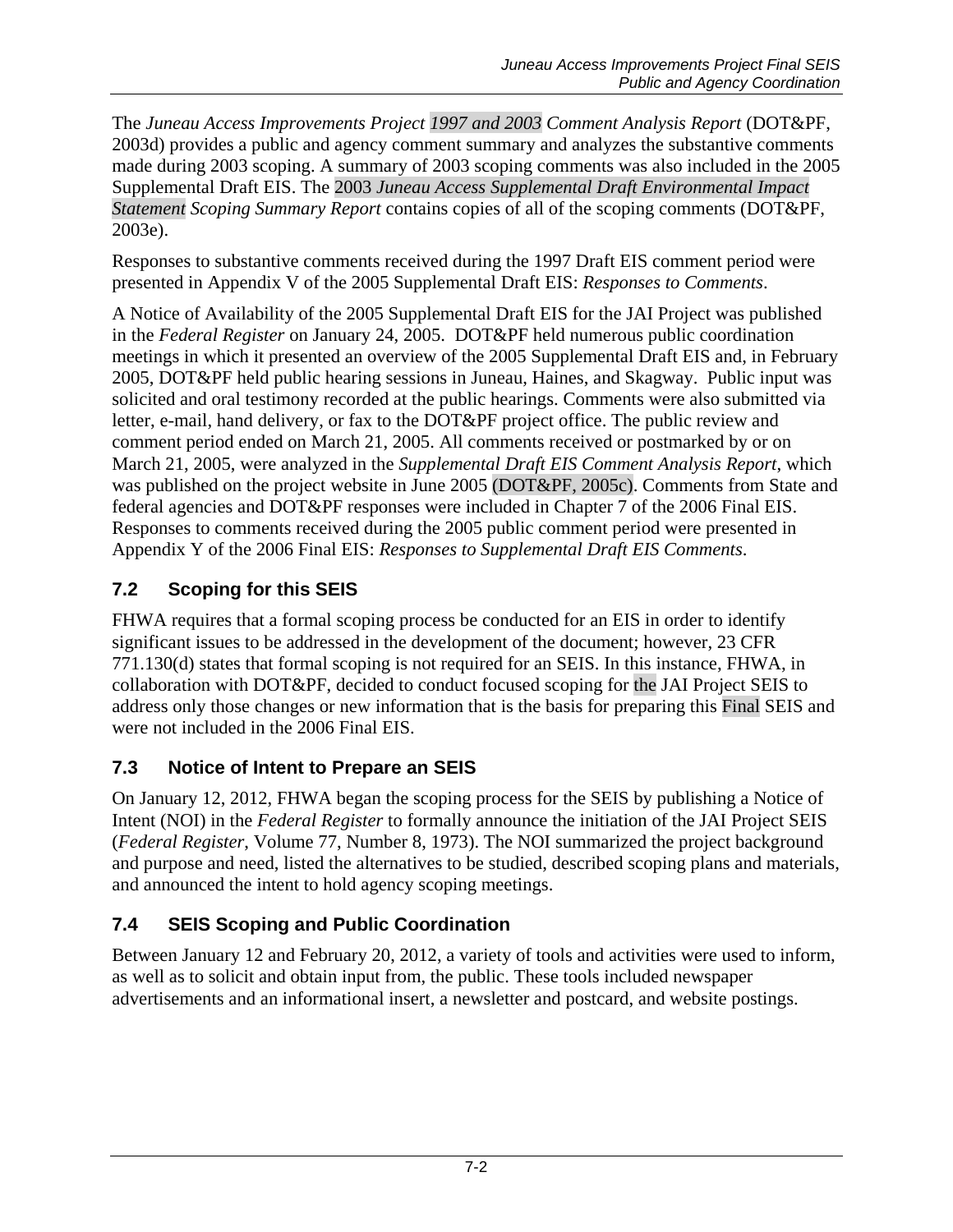### **7.4.1 Newspaper Display Advertisements**

<span id="page-2-0"></span>Newspaper display advertisements were published in four newspapers in January 2012: *Juneau Empire, Sitka Sentinel*, *Skagway News*, and *Chilkat Valley News* [\(Table 7-1\)](#page-2-0). These are the primary newspapers in or near the project area. The display ads announced the initiation of the JAI Project SEIS, public scoping schedule, website address, and the point of contact to submit comments.

| <b>Publication Date</b> | <b>Newspaper</b>    | <b>Total Circulation</b> |
|-------------------------|---------------------|--------------------------|
| January 15, 2012        | Juneau Empire       | 7,500                    |
| January 17, 2012        | Sitka Sentinel      | 2,500                    |
| January 18, 2012        | Skagway News        | 900                      |
| January 19, 2012        | Chilkat Valley News | 1.200                    |

**Table 7-1: Newspaper Ad Publication Schedule**

### **7.4.2 Newsletter/Newspaper Insert**

The DOT&PF developed a newsletter/newspaper insert to announce scoping for the JAI Project SEIS, provide project and alternatives information, and solicit comments. The piece was published in January 2012 as a newspaper broadsheet insert in locally distributed copies of the *Juneau Empire* (5,200 inserts)*, Sitka Sentinel* (2,500 inserts), *Skagway News* (600 inserts), and *Chilkat Valley News* (1,000 inserts; total newspaper inserts: 9,300). The publication was also mailed as a newsletter to individual box holders in Skagway, Haines, Juneau, the Chilkat Valley (Haines and Klukwan), and Sitka (approximately 24,000 residential box holders). The newsletter (reformatted for printing and online readability) was also posted on the project website.

### **7.4.3 Postcard**

On January 26, 2012, DOT&PF mailed 394 postcards to the JAI Project mailing list. The purpose of the postcard was to announce the initiation of the JAI Project SEIS and its intent, share the project website address, provide project contact information, and request that the recipient return the "reply" postcard with comments and/or a request to remain on the project mailing list.

A postcard and e-mail notifications were sent to individuals on the project mailing list in August 2013 to announce updates to the project.

#### **7.4.4 Website**

The website for the JAI Project SEIS [\(www.juneauaccess.alaska.gov\)](http://www.juneauaccess.alaska.gov/) is maintained by the DOT&PF Southcoast Region and updated regularly by project staff. The website address was included on all project scoping material (postcards, newspaper advertisements, and newsletter/newspaper insert). The website provides the following information:

- Juneau Access Improvements Project home page:
	- o Project status (including the Governor's selection of the preferred alternative)
	- o Project purpose and need
	- o FHWA Approval Process for the SEIS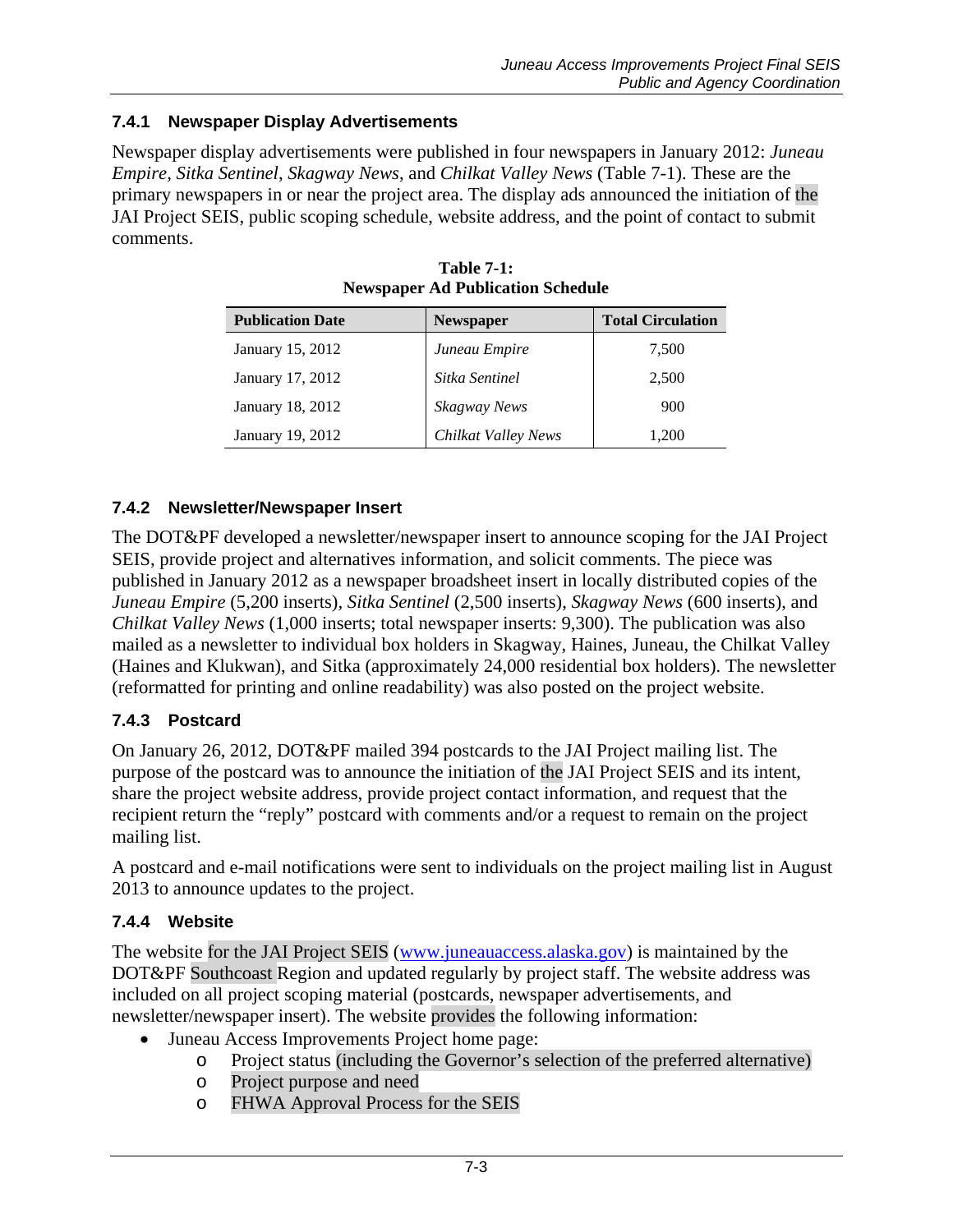- o Project timeline
- Project overview
- Project Documents:
	- o 2018 Final SEIS and supporting documents
	- o 2014 Draft SEIS and supporting documents
	- o 2012 scoping documents
	- o Archive
		- Financial plans
		- Geotechnical reports 2006 Final EIS and supporting documents
		- **Permits and approvals**
	- o Project Resources
		- 2017 alternative descriptions
		- Maps
		- Contact
		- Request a copy

### **7.5 SEIS Agency Coordination**

#### **7.5.1 Agency Scoping**

Agency coordination and scoping was conducted through telephone contacts and conferences, letters, and individual agency meetings, most of which transpired from January through March 2012. During the scoping process, 13 federal, State, and local agencies were invited to participate by submitting written comments and were provided an opportunity to attend meetings with project staff to discuss the JAI Project SEIS.

In addition, FHWA sent letters to the following six federal agencies on January 17, 2012, inviting their continued participation as Cooperating Agencies on the JAI Project SEIS:

- National Marine Fisheries Service (NMFS)
- U.S. Army Corps of Engineers (USACE)
- U.S. Coast Guard (USCG)
- U.S. Environmental Protection Agency (EPA)
- U.S. Forest Service (USFS)
- <span id="page-3-0"></span>U.S. Fish and Wildlife Service (USFWS)

Each of these invited agencies served as a Cooperating Agency for the previous EIS. EPA, USACE, USCG, and USFS agreed to continue as Cooperating Agencies for the JAI Project SEIS.

Scoping meetings were conducted with five federal agencies between February 1 and February 14, 2012. A scoping meeting was conducted with the Alaska Department of Environmental Conservation (ADEC) on February 2, and a scoping meeting with City and Borough of Juneau department heads was held on February 7, 2012. Scoping comments were received from 10 federal, State, and local government representatives throughout February and March. [Table 7-2](#page-3-0) summarizes scoping activities with federal, State, and local government representatives.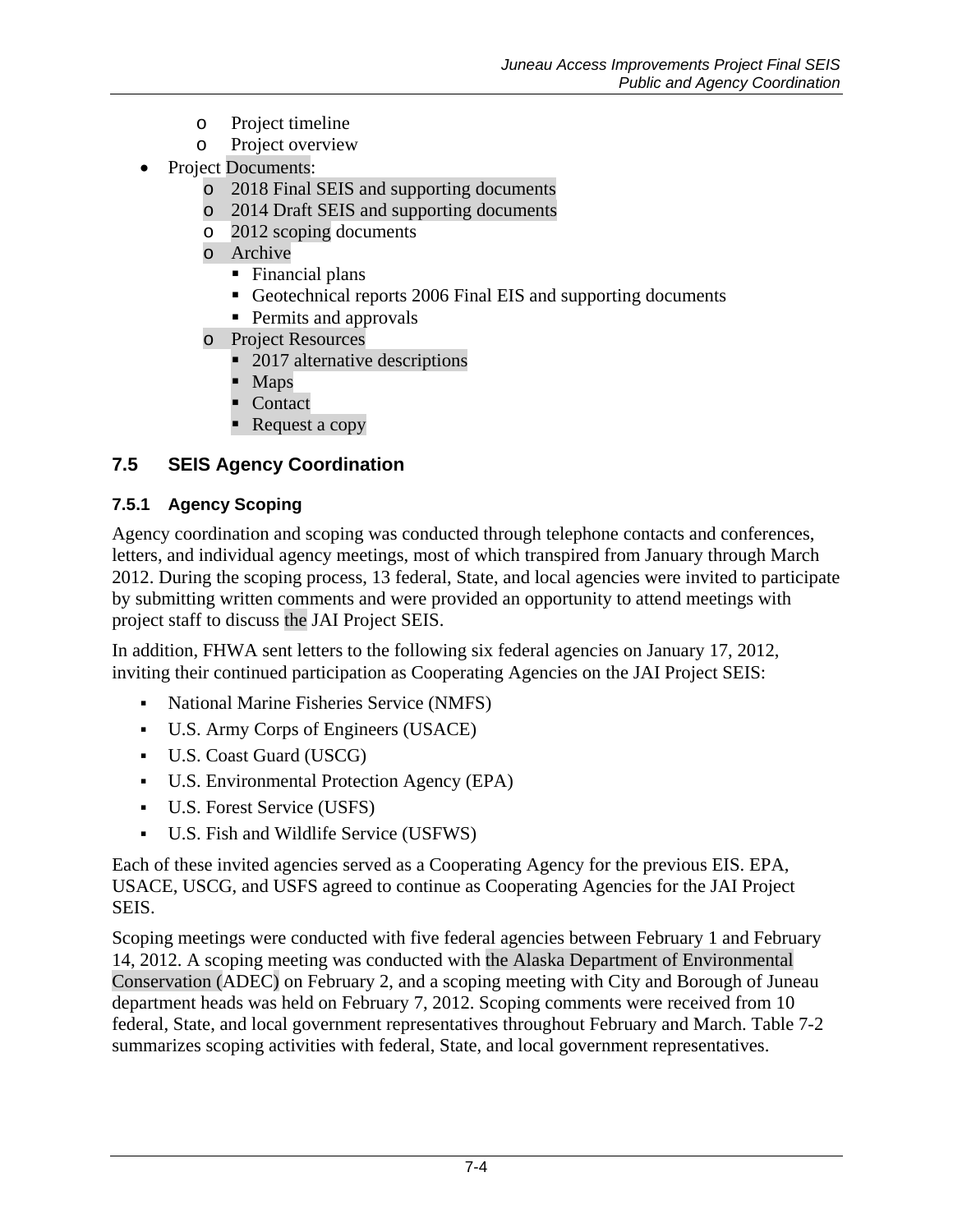| <b>Agencies</b>                                  | <b>Meeting Date</b> | <b>Scoping Comment Letter Received</b> |
|--------------------------------------------------|---------------------|----------------------------------------|
| <b>NMFS</b>                                      | February 14, 2012   | March 27, 2012                         |
| <b>USACE</b>                                     | February 13, 2012   | March 29, 2012                         |
| <b>USCG</b>                                      |                     |                                        |
| EPA                                              | February 9, 2012    | February 21, 2012                      |
| <b>USFS</b>                                      | February 1, 2012    | Feb 17, 2012 / March 1, 2012           |
| <b>USFWS</b>                                     | February 1, 2012    | February 28, 2012                      |
| <b>ADEC</b>                                      | February 2, 2012    |                                        |
| Alaska Department of Fish and Game<br>(ADF&G)    | $\overline{a}$      | March 5, 2012                          |
| Alaska Department of Natural<br>Resources (ADNR) |                     |                                        |
| City and Borough of Juneau                       | February 7, 2012    | February 29, 2012                      |
| City and Borough of Sitka                        |                     | February 17, 2012                      |
| Haines Borough                                   |                     | February 27, 2012 / February 29, 2012  |
| Municipality of Skagway Borough                  |                     | February 29, 2012                      |

**Table 7-2: Federal, State, and Local Government Representative Participation in Scoping**

Meetings included the presentation of a project overview, summary of key agency issues in regard to the 2006 Final EIS, post-Record of Decision (ROD) updates (e.g., regulatory and requirement changes, data updates, new permitting requirements), an agency status discussion, information exchange, updated issues discussions, and summary of next steps.

### **7.5.2 Subsequent Agency Coordination**

A meeting was held with NMFS in January 2013 to discuss questions related to Section 7 of the Endangered Species Act (ESA). Specific issues included the delisting status for the eastern Distinct Population Segment of Steller sea lions, potential critical habitat designation changes, new data regarding year-round presence of the western Distinct Population Segment Steller sea lions, and future formal consultation. In March and August 2014, NMFS provided comments on the draft Revised Biological Assessment for the JAI Project.

In August 2013, Cooperating Agencies received notification from FHWA regarding the JAI Project alternative changes due to Day Boat ACF changes, as well as FHWA's intent to identify a preferred alternative in the Draft SEIS and to combine the Final SEIS and ROD.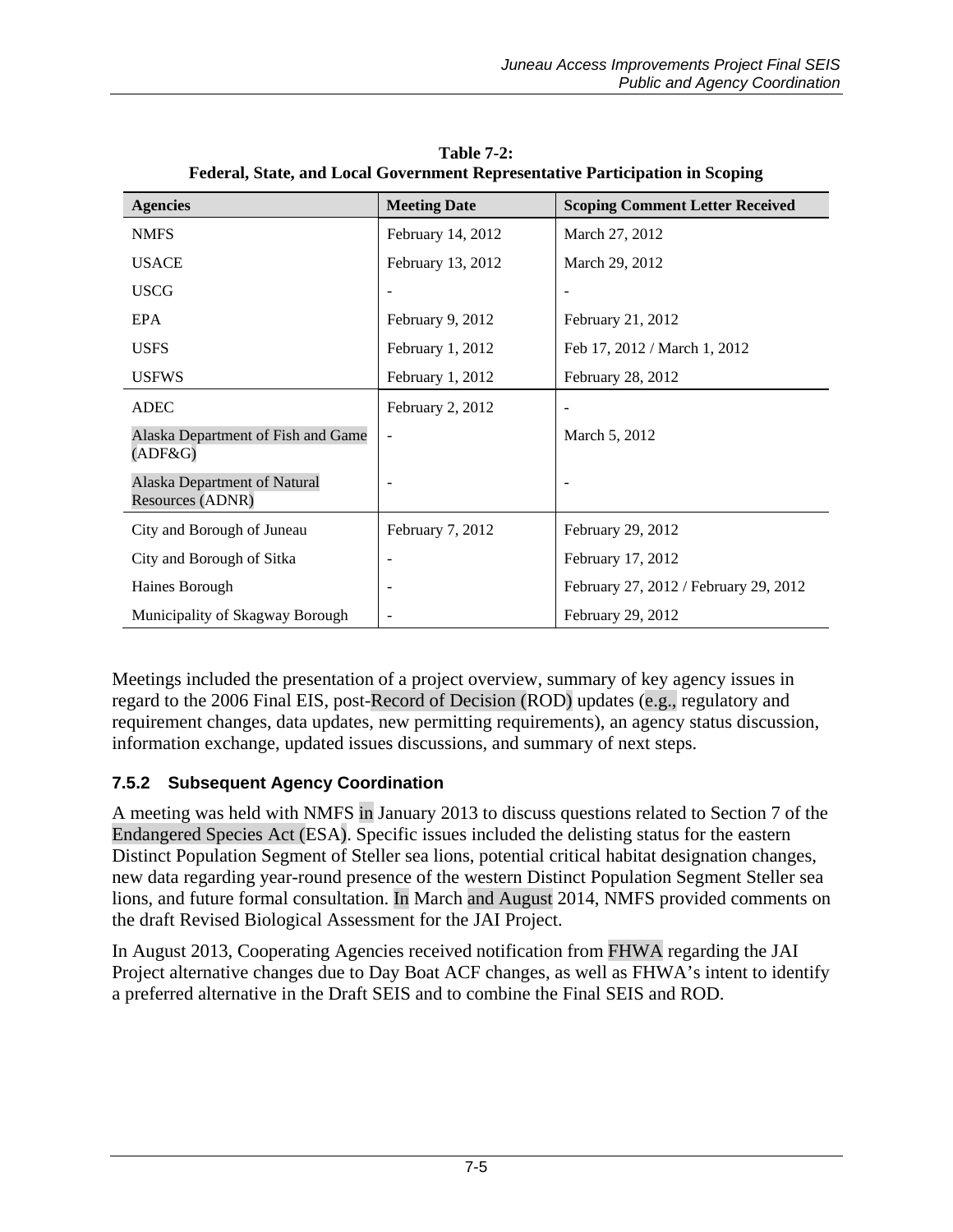# **7.6 Summary of 2012 Scoping Comments**

The 2012 *Scoping Summary Report* (DOT&PF, 2012b) contains copies of all the scoping comments received during the SEIS scoping process and provides an overview of all of the substantive issues and concerns identified. A summary of the most frequent scoping comments received during the 2012 scoping process and responses to those comments is included in Chapter 7 of the 2014 Draft SEIS.

### **7.7 Relevant Correspondence Involving Local Government, Federal, and State Agencies and Organizations**

Relevant correspondence in 2012 and 2013 related to issues other than scoping was provided at the end of Chapter 7 of the 2014 Draft SEIS.

# **7.8 Cooperating Agency Review of the Preliminary Draft SEIS**

In January 2014, Cooperating Agencies were requested to review the preliminary Draft SEIS. Their comments and FHWA responses were included in Chapter 7 of the 2014 Draft SEIS.

### **7.9 Draft SEIS Public Comment Period**

A Notice of Availability of the 2014 Draft SEIS for the JAI Project was published in the *Federal Register* on September 19, 2014. At that time, copies of the 2014 Draft SEIS were made available at the Juneau, Douglas, Mendenhall, Haines, and Skagway public libraries, as well as the Alaska State Library. Printed copies were distributed to cooperating agencies and local governments. Compact discs (CDs) were distributed to individuals and interested organizations that requested to be on the mailing list. Printed copies of the 2014 Draft SEIS and CDs were available by request from the DOT&PF Southeast (now Southcoast) Region office. The 2014 Draft SEIS and appendices also were made available for review or download from the project website: [http://dot.alaska.gov/sereg/projects/juneau\\_access/documents.shtml.](http://dot.alaska.gov/sereg/projects/juneau_access/documents.shtml) Public notices about the availability of the 2014 Draft SEIS and appendices, as well as dates of public hearing sessions and locations, were placed in the *Juneau Empire* on September 21 and 24, and October 6 and 7, 2014; *Chilkat Valley News* on September 25 and October 9, 2014; and *Skagway News* on September 26 and October 10, 2014.

In October 2014, a project newsletter was mailed to postal customers in Southeast Alaska. The mailer included information on the purpose and need of the proposed project, the proposed alternatives, the project schedule, the public hearing schedule, locations where hard copies and CDs of the 2014 Draft SEIS and appendices were available, and a request for public comment.

During the Draft SEIS review and comment period, public input was solicited and oral testimony recorded at public hearing sessions held in Juneau on October 14, in Haines on October 15, and in Skagway on October 23, 2014. An open house session before each public hearing session provided the public an opportunity to review project information and display boards, ask questions of the project staff, and provide oral or written comments. Comments were also submitted via letter and e-mail (hand delivery and fax) to DOT&PF. The public review and comment period, initially scheduled to end November 10 (providing a 52-day comment period, exceeding the 45-day minimum), was extended by 15 days (67 days total) to November 25, 2014. The FHWA Division Administrator extended the comment period due to requests from multiple parties. All comments received or postmarked by or on November 25 were analyzed.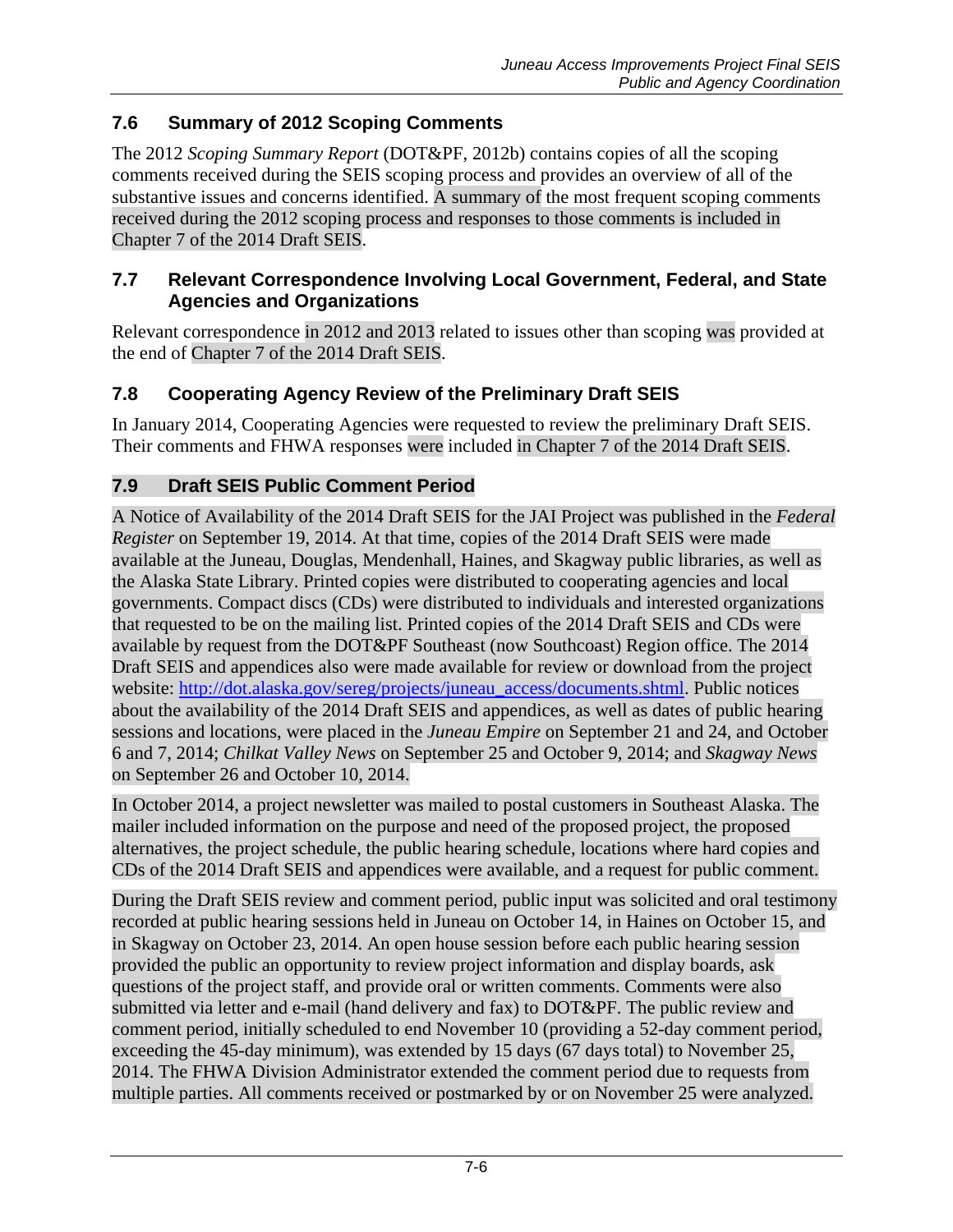### **7.10 2014 Draft SEIS Comments and Responses**

Comments and testimony were received from the public; organizations and businesses; cooperating agencies; other local, State, and federal agencies; and tribes and other Native entities during the public comment period. These comments were analyzed in a multi-stage process that included coding, sorting, and summarizing all comments and testimony received. Each substantive comment was assigned a unique code number. Each comment was then assigned to an issue category that best reflected the substance of the comment, such as socioeconomic effects or wetland concerns. Similar comments were grouped together, and a summary comment was generated to capture the concerns of the comments in the group. These summary comments and FHWA's responses to them are provided in Appendix JJ, *Responses to Draft Supplemental Environmental Impact Statement Comments*.

Communications from cooperating agencies and comment responses from FHWA are included in Appendix JJ, Attachment A. In addition, Attachment B of Appendix JJ includes communications from local, State and federal agencies, as well as tribes and other Native entities. Attachment C of Appendix JJ includes communications from organizations, with embedded responses. These communications included extensive comments on multiple topics regarding the 2014 Draft SEIS, for which FHWA prepared individual responses.

# **7.11 Agency Coordination after the Draft SEIS Public Comment Period**

A meeting was held with USFS in April 2015 to discuss old-growth reserve modifications, the forest plan amendment, the Roadless Rule process, subsistence, and the Biological Evaluation. Follow-up meetings were held to coordinate and facilitate USFS's analysis of the old-growth reserve modification. DOT&PF provided material referenced in the 2014 Draft SEIS covering subsistence and Biological Evaluation topics to USFS at its request.

Meetings and phone calls were coordinated periodically with USACE during which its comment letter on the 2014 Draft SEIS and DOT&PF Section 404/Section 10 permit application was discussed.

DOT&PF consulted several times with the State Historic Preservation Officer (SHPO) staff to discuss their comments on the 2014 Draft SEIS regarding cultural resources. In February 2016, FHWA, SHPO, and DOT&PF had meetings with Sealaska Corporation, Sealaska Heritage Institute, Douglas Indian Association, and Goldbelt Corporation to address their comments. No previously unidentified sites of cultural or historic importance were identified during the meetings.

DOT&PF consulted several times with ADF&G staff to seek additional information related to their comments on the 2014 Draft SEIS.

### **7.12 Relevant Correspondence after the Draft SEIS Comment Period**

With DOT&PF's and FHWA's identification of Alternative 1 - No Action as the preferred alternative for the JAI Project, there is no longer a need to obtain permits and approvals for construction. On December 20, 2016, DOT&PF notified USACE that it was withdrawing its Section 404/10 Permit Application for the JAI Project (included as *2014 Update to Appendix X – Draft Section 404/10 Application and Draft Section 404(b)(1) Analysis* in Appendix Z of the 2014 Draft SEIS). On January 19, 2017, FHWA notified NMFS that no improvements would be made under Alternative 1 - No Action, the preferred alternative; therefore, no impacts to EFH